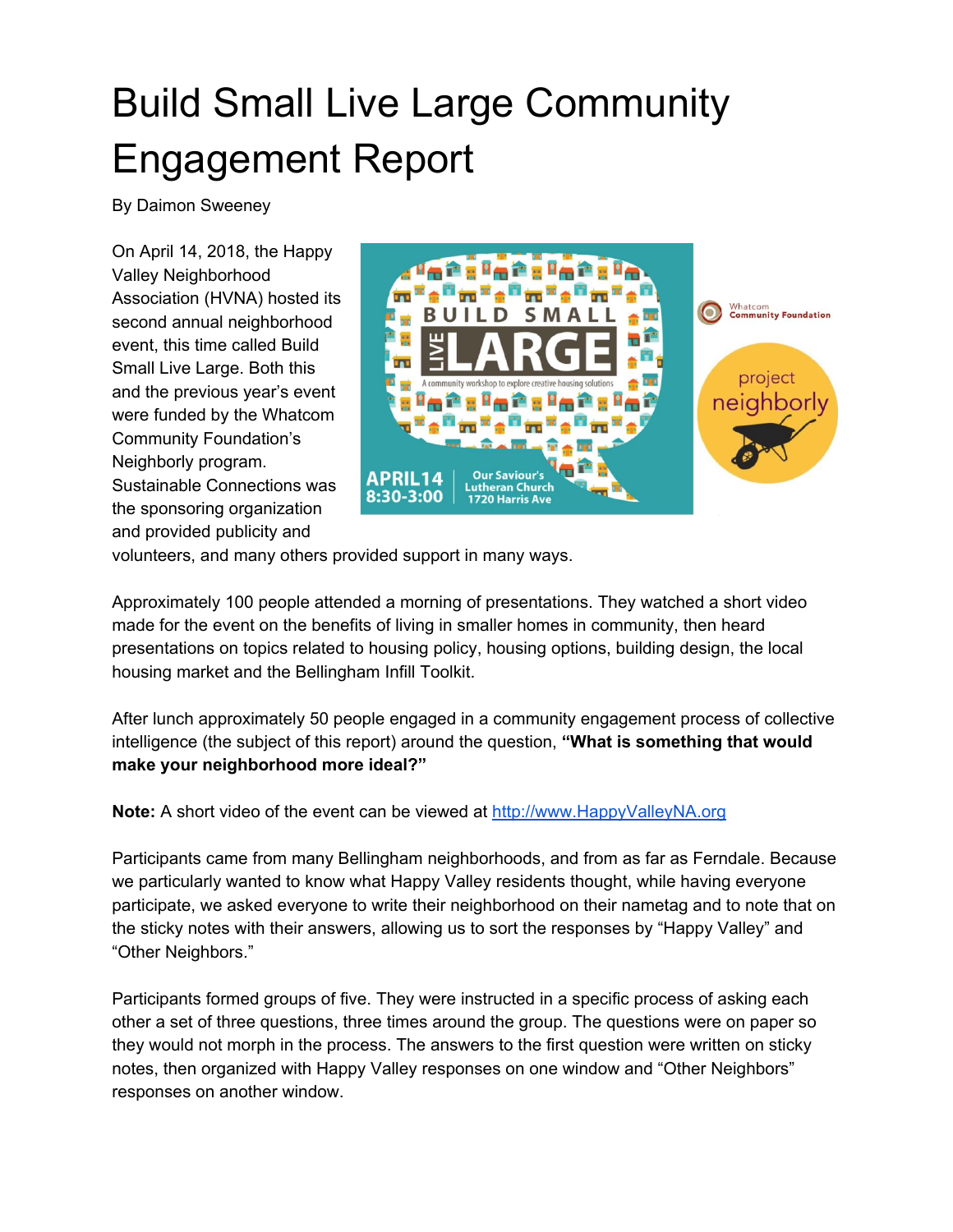## **The questions were:**

- What is something that would make your neighborhood more ideal?
- How would that be meaningful for you?
- What would that do for others?

After the notes were posted, each person had five adhesive dots to apply to notes they liked, with no other rules. All five could be applied to one note if desired. The dots give a general indication of sentiment. In some cases identical notes garnered dots and those are grouped in the report below.

Happy Valley residents and "Other Neighbors" (everyone else) organized their responses, grouping the ones that seemed to belong together.



We then named the Happy Valley groupings or themes and final step was to identify the aspirational values behind each theme.

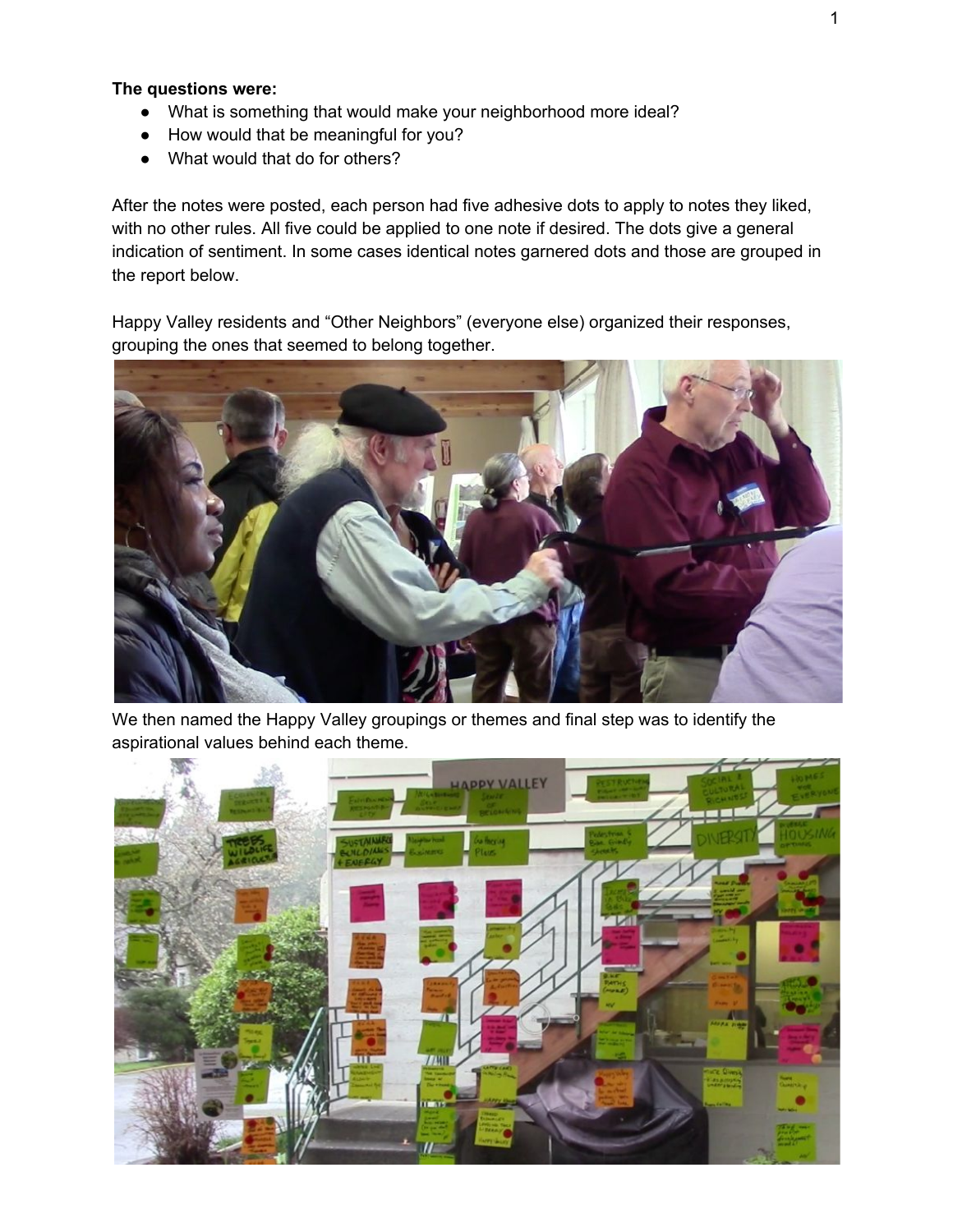With only 90 minutes in total, we were able to complete this process only for the Happy Valley responses. The "Other Neighbors" responses are included below, grouped as if they fell into the same categories as the Happy Valley themes.

| <b>Aspirational Value</b>                                                                                                                                                                                                                               | Theme (# of dots, # of responses in the<br>category)                                                                                                 |
|---------------------------------------------------------------------------------------------------------------------------------------------------------------------------------------------------------------------------------------------------------|------------------------------------------------------------------------------------------------------------------------------------------------------|
| Homes for Everyone                                                                                                                                                                                                                                      | Diverse Housing Options (30, 8 responses)                                                                                                            |
| Neighborhood Self Sufficiency                                                                                                                                                                                                                           | Neighborhood Businesses (21, 8 responses)                                                                                                            |
| Ecological Services & Responsibility                                                                                                                                                                                                                    | Trees Wildlife Agriculture (10, 6 responses)                                                                                                         |
| Sense of Belonging                                                                                                                                                                                                                                      | Gathering Places (10, 6 responses)                                                                                                                   |
| Social & Cultural Richness                                                                                                                                                                                                                              | Diversity (9, 5 responses)                                                                                                                           |
| <b>Restructuring Right of Way Priorities</b>                                                                                                                                                                                                            | Pedestrian/Bike-friendly Streets (6, 5 resp)                                                                                                         |
| <b>Environmental Responsibility</b>                                                                                                                                                                                                                     | Sustainable Buildings and Energy (5, 4 resp)                                                                                                         |
| See Appendix for full detail on all input                                                                                                                                                                                                               |                                                                                                                                                      |
| $\sim$ D m<br>NEIGHBOURHOOD<br>HOMES<br>SELF<br>FOR<br>EVERYONE<br>SUFFICIENCY<br><b>21 VIERSE</b><br>Neighborhood<br>Businesses<br>PTIONS                                                                                                              | SENSE<br>BELONGING<br>Gathering<br><sup>laces</sup><br>ove aather                                                                                    |
| OLOGICAL<br>SOCIAL <sup>2</sup><br>ICES &<br>Le WW<br>CULTURAL<br>NSIBILITY<br>RICHNESS                                                                                                                                                                 | <b>RESTRUCTURING</b><br>RIGHT-OF-WAY<br>$\mathcal{R}$<br>PRIORITIES<br>B<br>Pedestrian &<br>7/27<br>Bike Eriendly<br>M <sub>o</sub><br>reete<br>Hapi |
| HV. N<br>ENVIRONMENTAL<br>CALASE<br>SOLA<br>ENVIRONMENTAL<br>RESPONSiBI-<br>EDUCATION,<br>LITY<br>WOULD<br>STE WARD SHIP<br>SUSTAINABLE<br>HEALTH<br>BUILDINGS<br>Connection<br>t ENERGY<br>to nature<br>f.V. N.<br>GRANTS<br>GY EFFI<br>$11 \sqrt{14}$ |                                                                                                                                                      |

The themes and aspirational values we found for Happy Valley are as follows: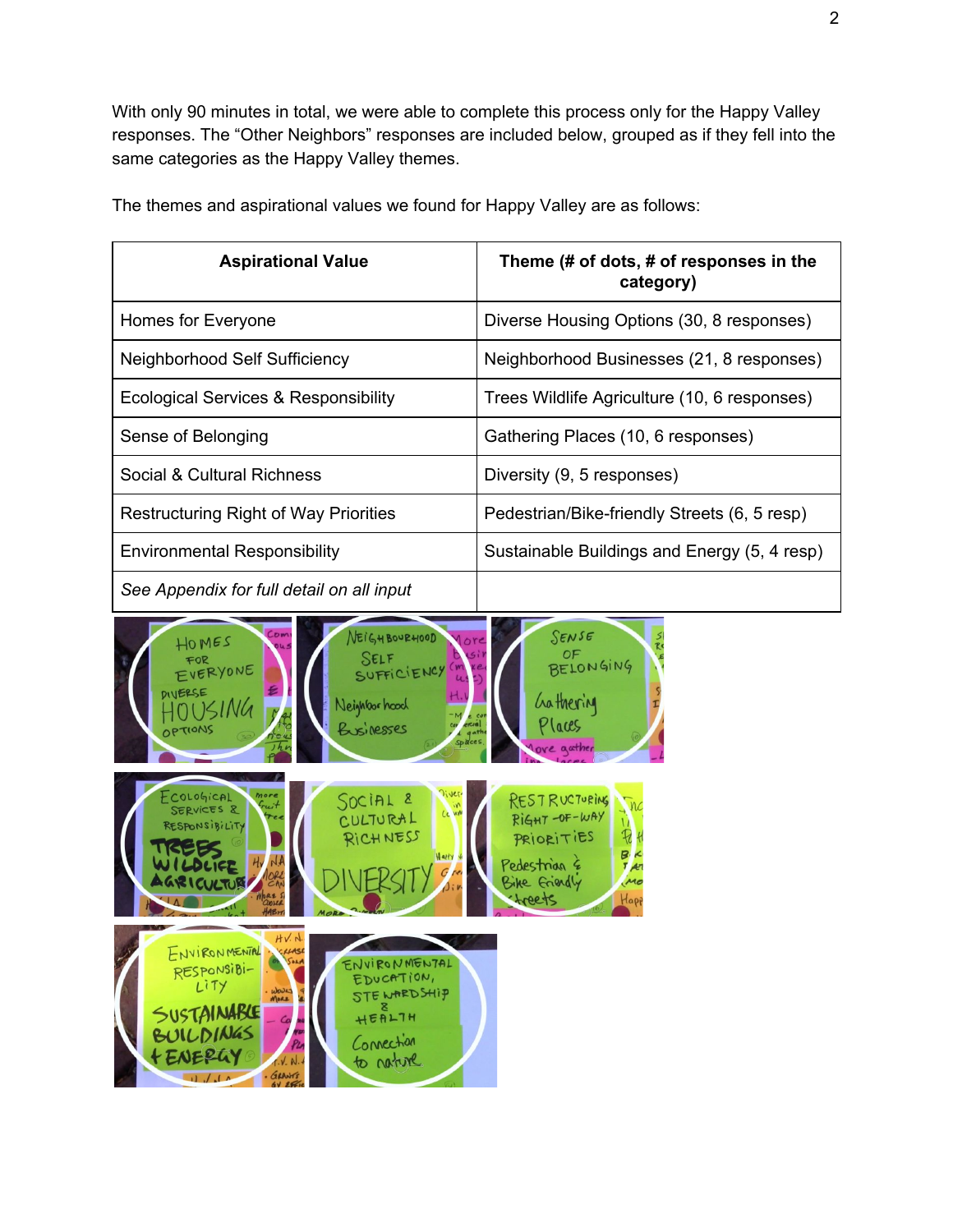| "Other Neighbor" Responses (# of dots, # of responses) |  |
|--------------------------------------------------------|--|
| Diverse Housing Options (56, 17 responses)             |  |
| Neighborhood Businesses (19, 21 responses)             |  |
| Trees Wildlife Agriculture (9, 9 responses)            |  |
| Gathering Places (15, 15 responses)                    |  |
| Pedestrian & Bike-friendly Streets (20, 18 responses)  |  |

# How this report can be used

This report is a snapshot in time what was on the hearts and minds of a particular group of people. A more consequential use is also possible, one that can influence neighborhood policy. How so?

*"What is something that would make your neighborhood more ideal?"* is a question that opens the way to identifying the underlying values of each neighborhood.

As identified values are validated through time and with more participation, they can be translated ongoing questions about how to embody them, and then move into projects and policy.

Used in this way, questions lead to identifying shared values, then to community cohesion around those values. Questions about how to embody shared values lead to projects and policies. Supported by community cohesion, these shape reality.

# Applying the Question-Based Approach

The event detailed in this report is one way to identify shared values, an early phase of the question-based approach.

In this section I will describe the larger approach and how it could be used by not only a neighborhood but any non profit, government or for-profit organization. They are all run by people and people operate by certain principles.

In the question-based approach there is a Vision at the top. What is the ultimate desired outcome? Under that is a Mission Question rather than a Mission Statement.

Why does this matter? It matters because Mission Questions are open ended and invite evolution. Mission Questions that embody core values are inspiring, invite engagement and are the starting point for ongoing examination of how things are working now and how they could work better.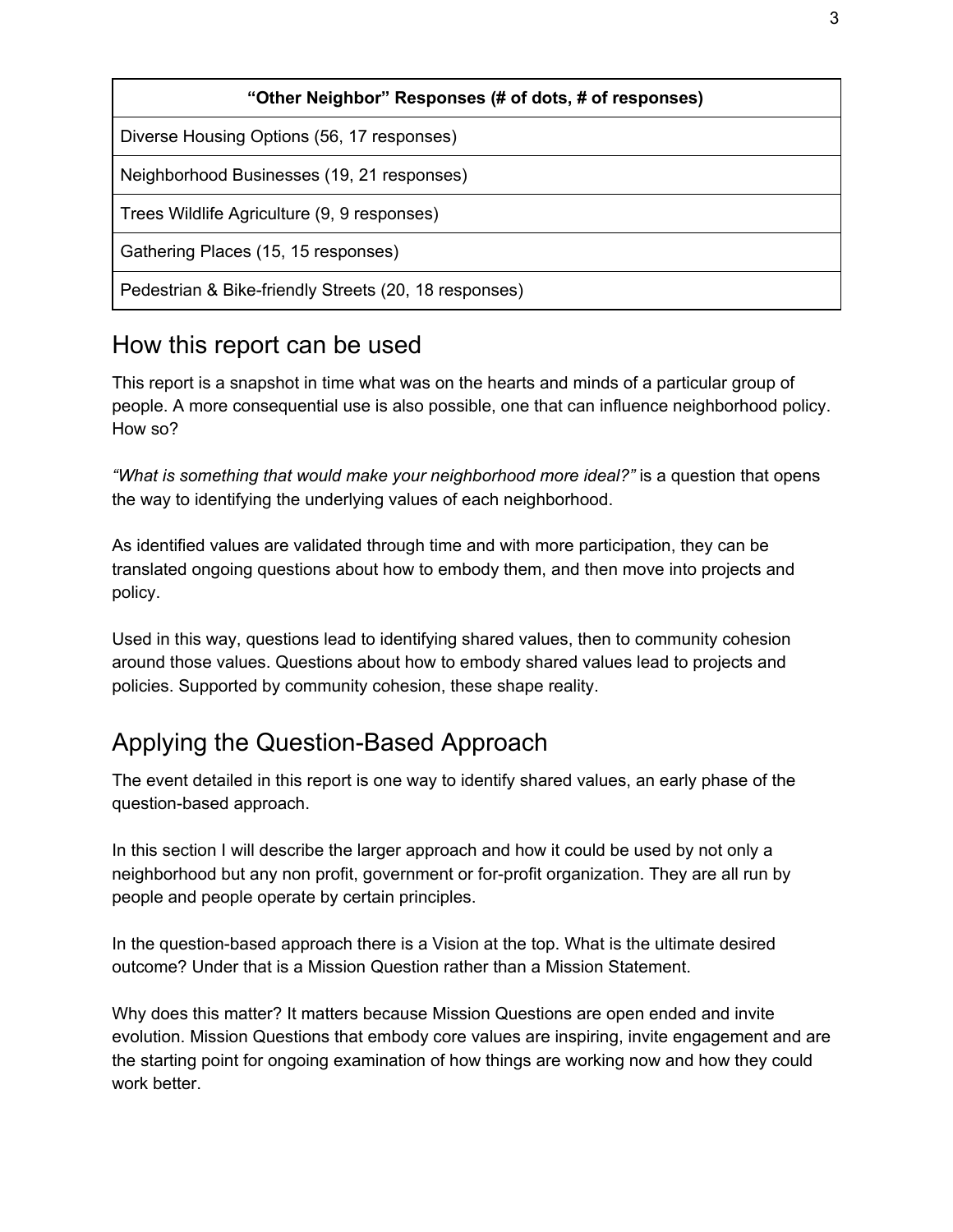On the other hand, Mission Statements are often experienced as closed, as a statement of fact. They may actually be in conflict with reality, and being framed as a statement, they do not directly invite engagement

Translating a Mission Statement into inspired action, which is the intent, involves the extra step of each person reframing it as a question, in the form of, "How do we do that?" It is often not obvious that people are supposed to do that, and when they do there is no built-in consistency or method.

A Mission Question builds in this often-missing step. Questions are alive in the moment, taking in the current reality. There is a sense of aliveness, connection, and personal and group responsibility.

In an organization built around a Mission Question it can be present, explicitly and implicitly, at all times. Everyone is asking themselves the same question consistently, which allows it to sink in.

When you ask questions you get answers, and asking at this deep level brings forth a stream of ideas, perhaps unexpected and surprisingly effective ones.

## **For example: How can we make this neighborhood more ideal?**

As a Mission Question, this directs attention to the search for the best ways to move the neighborhood toward its vision of being ideal. What "ideal" means is identified in the sub-questions, each embodying an identified value.

For Happy Valley, based on the aspirational values identified, the sub-questions can be:

- How can everyone have a home?
- How can we promote neighborhood self-sufficiency, and what does that mean exactly?
- How can we maximize ecological services and responsibility, and how do we define those?
- How can we support a greater sense of belonging in the community, and how can we measure that?
- How can we maximize social and cultural richness, and how can we know if we are making progress?
- How can we prioritize right of way issues to encourage safe use by pedestrians and bikes?

With values-based sub-questions articulated, the next step is to define the terms used, then search for answers. That search includes finding out what others have done and generating ideas from the community, starting with the ones already gathered.

As promising ideas are identified, through analysis, test projects or both, they can become working answers. As they prove themselves they can potentially evolve into projects and policy, thus guiding decisions and investments.

No matter how established a particular working answer becomes, it remains a working answer, subject to change when something better is found, perhaps because it worked and things have moved on.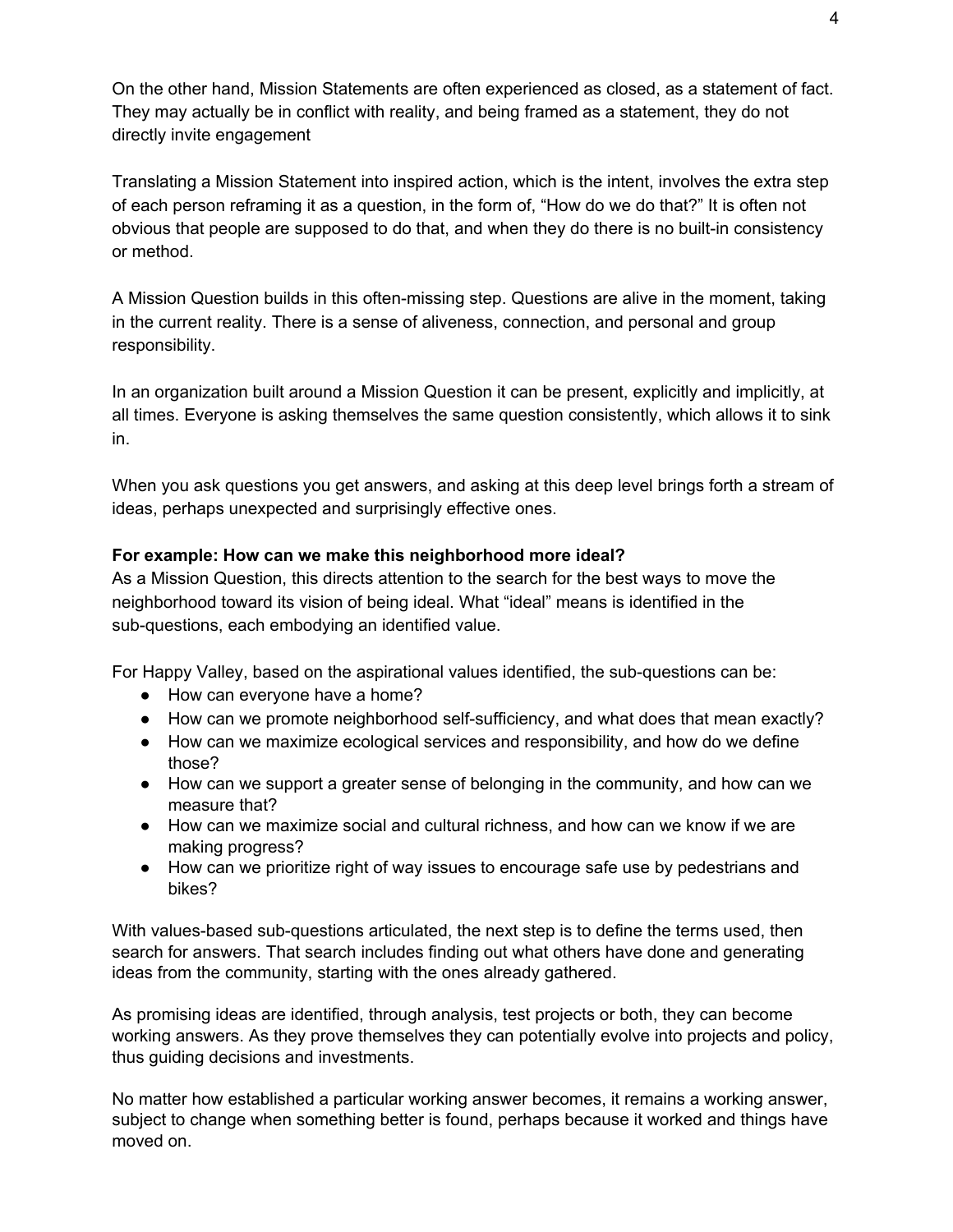This ability of the system to evolve remains active only if the question remains predominant rather than the answer becoming a stuck status quo.

This evolving, responsive nature is what distinguishes a question-based approach from an answer-based approach, which essentially says, "This is how we do it."

Status quo, answer-based approaches tend to generate adversarial positions because proposals for change are seen by defenders of the status quo as attacks, rather than as potentially better answers to a Mission Question, to be evaluated and accepted or not.

Then in turn, proponents of change take positions and the battle is on.

The question-based approach turns this dynamic on its head. Shared questions produce collaborators. They may have different ideas about the best way to proceed, but those can be compared on their merits.

In the question-based approach, questions remain stable and the working answers evolve, rather than a set of answers becoming stable and resisting change, despite changes in the social, economic, political or physical environment.

As change happens, which is the only sure expectation, the Mission Question and subquestions can be assessed and can themselves evolve. In this way the aspirational values of the community, embodied in the Mission Question and the subquestions, continually shape the developmental path of the neighborhood.

This model can be applied to businesses, nonprofits, governing bodies of all kinds, and to essentially every organization. Each exists in response to a vision, need or possibility. Each has a core or guiding question that may be conscious and articulated at the beginning, in the form of, "How can we do this thing?"

Possibilities are examined, some are chosen, and a set of routines or accepted answers develops. The organization becomes established. Often the set of routines solidifies into a vested status quo, difficult to change even under great need.

If not deliberately examined and updated, the vested status quo becomes increasingly less adapted to reality, perhaps to the point of being dysfunctional. This is how large organizations fail.

The question-based approach builds in the necessary self-awareness, questioning, pro-active exploration, testing, and organizational evolution needed to adapt and thrive in changing environments.

## Collaboration or Adversarialism?

As mentioned above, questions invite engagement while answers (including proposals) invite opposition. With an answer you must either agree or disagree, which sets up an adversarial situation.

When a topic is approached as a question, everyone interested can engage. More and better possible answers are likely to emerge, simply because all of us are smarter than any of us.

In this collaborative approach subtle issues and consequences are more likely to be identified,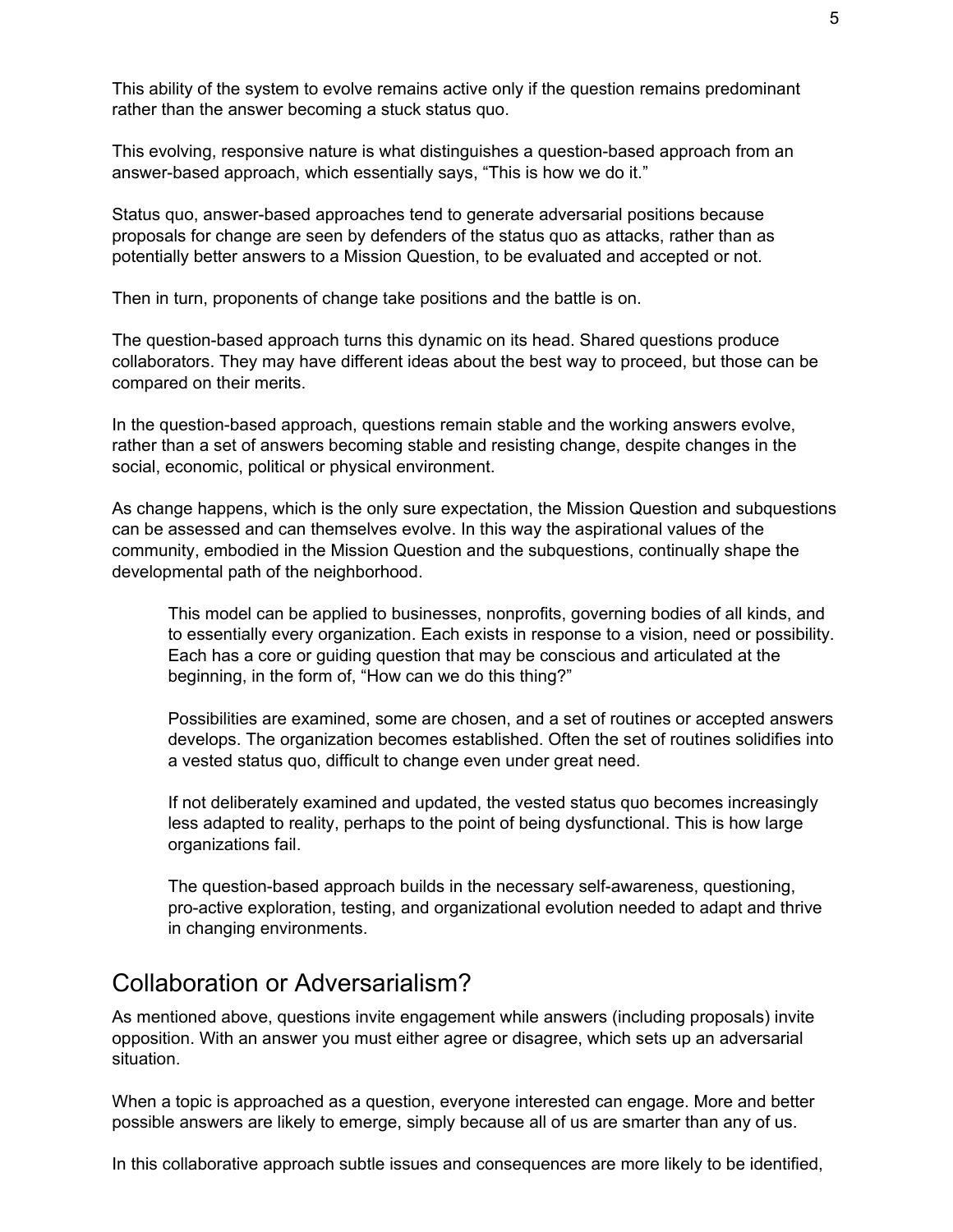considered, and addressed in advance. Creative possibilities to move toward desired outcomes may emerge. In the end, the solutions arrived at are likely to be more thoroughly considered from all sides, making them better solutions with more support.

When people are heard, when their input is considered and their values acknowledged, then if they respect the process, they are more likely to support the outcome or at least not oppose it.

As differences inevitably arise, if they are reframed as questions, the search for the best answers turns potential adversaries into collaborators.

**Summary:** A question-based approach can be the basis of ongoing constructive movement, engaging a community or an organization toward accomplishing a series of aims that increasingly satisfy its shared aspirations.

Daimon Sweeney

More information: Daimon@DaimonSweeney.com 360-441-1195 DaimonSweeney.com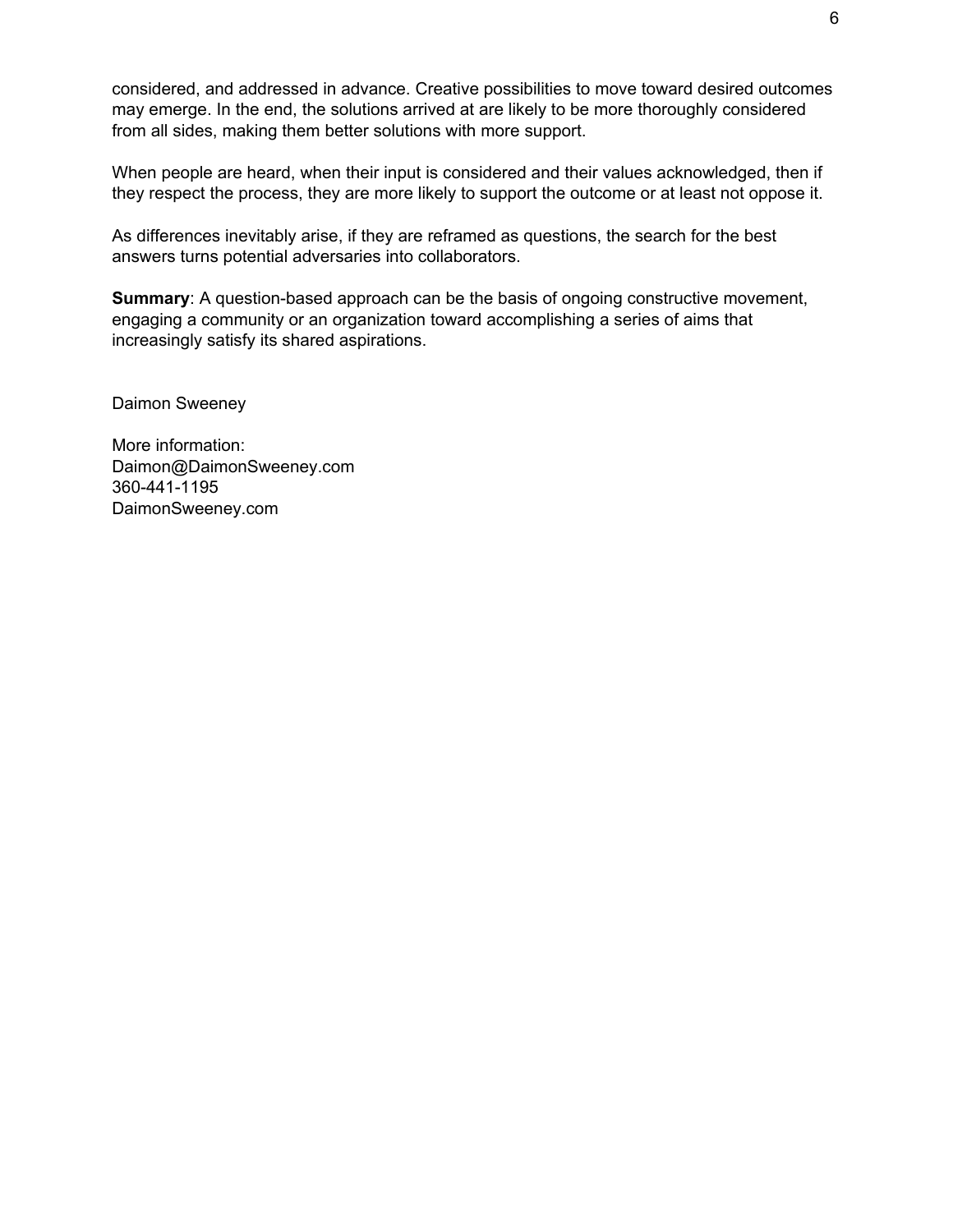## APPENDIX - Summary of All Results

## Happy Valley Detailed Results

#### The format is

### **# of dots for the category Aspirational Value**

#### **Category Name**

# of dots for the specific topic The words on the sticky note

(Some numbers are cumulative for essentially identical notes. Not all notes had dots. Those have no number. Even so, one person had it as their answer.)

## **30 Homes for Everyone Diverse Housing Options**

14 Smaller lots allows smaller houses

- 9 6 Communal housing
	- 3 Communal Housing

5 More affordable housing through partnerships

2 Home ownership

Third nonprofit development model

Higher value use of existing land

Continuity with historic diversity & eclectic character

## **21 Neighborhood Self Sufficiency Neighborhood Businesses**

7 More businesses (mixed use)

- 8 6 More community commercial services and gathering places 2 More small businesses (so you don't have [to] leave)
- 2 Community Farmer's Market
- 2 Repurpose the convenient [convenience] store at 21st & Harris

2 Affordable storage

Diner

Pub

## **10 Ecological Services & Responsibility Trees Wildlife Agriculture**

- 4 Zone for perm. Agriculture
- 2 Small (pocket) parks/garden place
- 1 More fruit trees!
- 1 More tree canopy
- 1 More wildlife, birds & mammals
- Connectivity for animals

## **10 Sense of Belonging**

**Gathering Places**

4 More gathering places in the community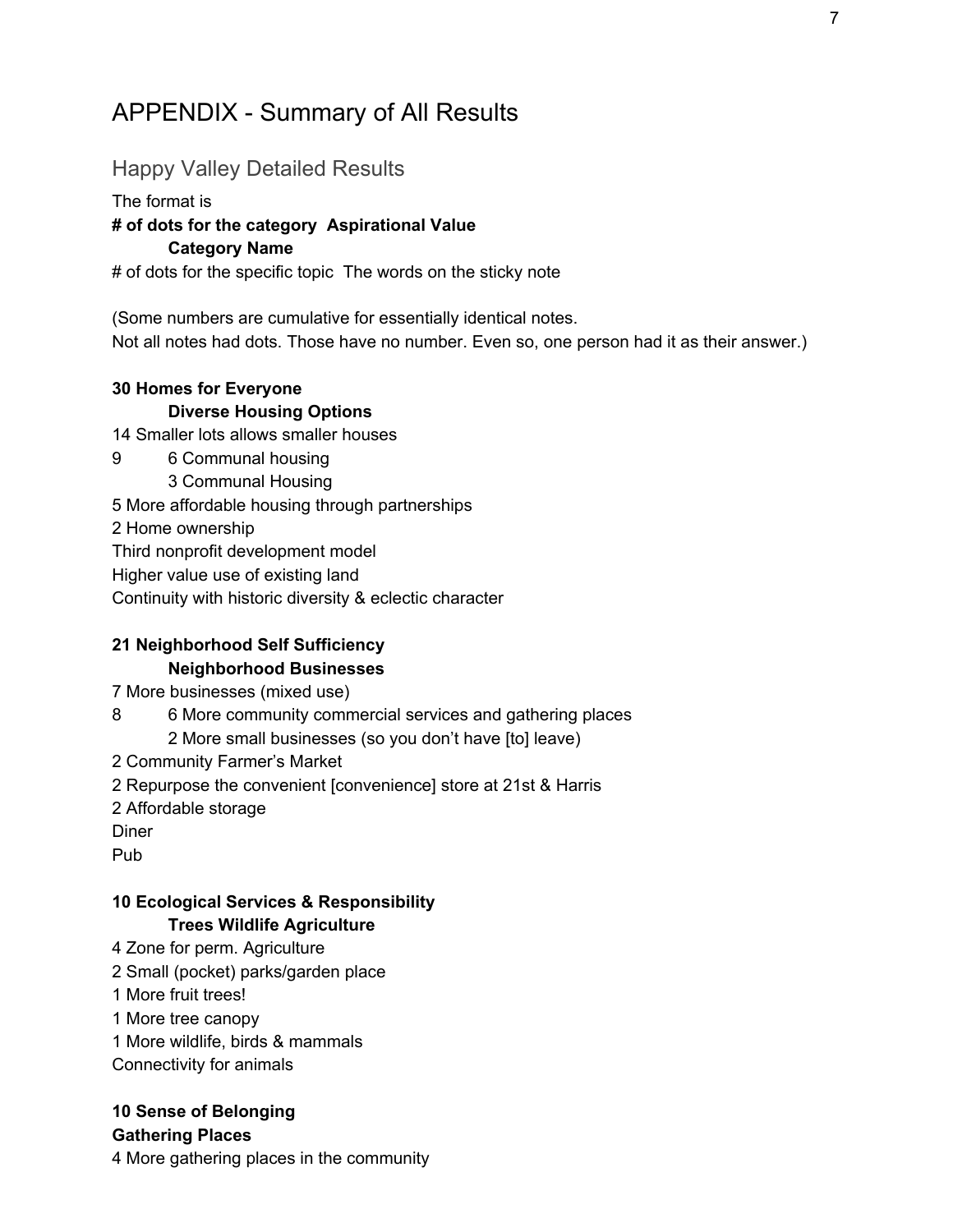2 Community center

2 Structural intergenerational activities

1 Shared resources lending tools library

1 Larrabee school (presumably return to being a public school - "kids could walk to school") Latte carts - gathering places

## **9 Social & Cultural Richness**

#### **Diversity**

 4 More diversity Diversity in community Greater diversity More diversity More diversity

## **6 Restructuring Right of Way Priorities Pedestrian & Bike-friendly Streets**

- 3 Increase in bike paths
	- Bike paths (more)
- 1 More walking & biking
- 1 Streetlights! (safer for pedestrians)
- 1 Better rules for on-street parking open travel lane

## **5 Environmental Responsibility Sustainable Buildings and Energy**

4 Increased prod. of solar energy Grants for energy efficiency & skylights More steel framing, less wood Community emergency planning

#### **4 Environmental Education, Stewardship & Health Connection to Nature**

4 Better trails from Mill Street to Nature Area Greenways (I was told the "clean coal" on this note was a joke)

## **OTHER NEIGHBORS**

Because we did not have time to go through the group organization process for the "Other Neighbors" I put them into the categories we found for the Happy Valley notes, and/or the aspirational values as they seemed relevant. They generally fit quite well, with fewer categories needed, actually. If we had had time for the whole process, of course, the results might look different.

I have included the neighborhood of the person responsible for the original note.

#### **#1 Diverse Housing Options**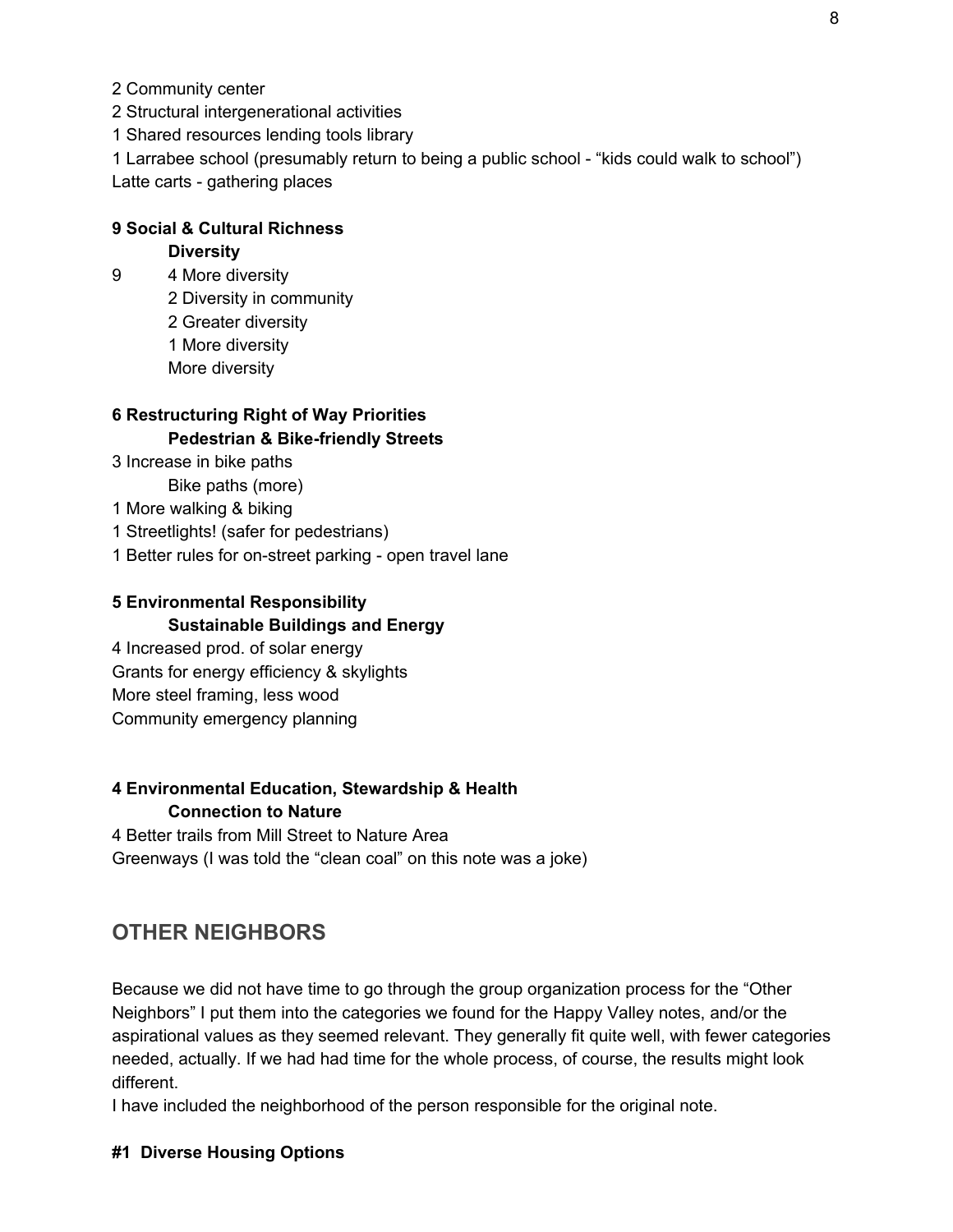Rent control (Fairhaven)

Greater variety of housing, affordability, diversity (Fairhaven)

Affordable housing for retired

More homes including people who are excluded, more diverse, vibrant community (Fairhaven)

More diversity in housing types/size (more home-sharing, fewer empty bedrooms) (Fairhaven)

Incentives for smaller footprints (Fairhaven)

Diversity, ethnicity, age (Fairhaven)

Allow neighborhood infill (Alabama)

More socio-economic diversity (Fairhaven)

Income diversity

All of my neighbors have homes (Lettered Streets)

Ensure elders can afford to live here (Fairhaven)

Density -> Urban villages (Ferndale)

Variety of home ownership opportunities (Ferndale)

Affordability of housing - space better utilized (Sudden Valley)

More affordable housing options (Silver Beach)

DADUs (Birchwood)

#### #2 **Neighborhood Businesses**

More & better services for homeless (Lettered Streets)

Coffee shop (Silver Beach)

A better convenience store in or near the community (Alabama)

Corner store/biz zoning (South Hill)

Community center (Lettered Streets)

Having a community center (Alabama)

Community gathering spaces in walkable distance (Puget)

+ mixed use (Fairhaven)

Grocery store/food co-op (Sudden Valley)

Annex to city Yew St.

Affordable gym (Lettered Streets)

A new high school (Ferndale)

Coffee shop nearby (Other)

More services, community center (Sudden Valley)

Schools (Silver Beach)

Services provided in general (better development of plaza) (Sudden Valley)

Grocery store & small cafe (Puget)

More mixed use buildings (Fairhaven)

Adding care center to senior mobile home park (Lake Padden)

Shopping available in community (Lake Padden)

Having someone to mow my grass

#### #3 **Trees Wildlife Agriculture**

- Preserve green spaces (Silver Beach)
- Less pavement, more permeable
- More community gardens (South Hill)

Paths through neighborhood for walkers to mix (South Hill)